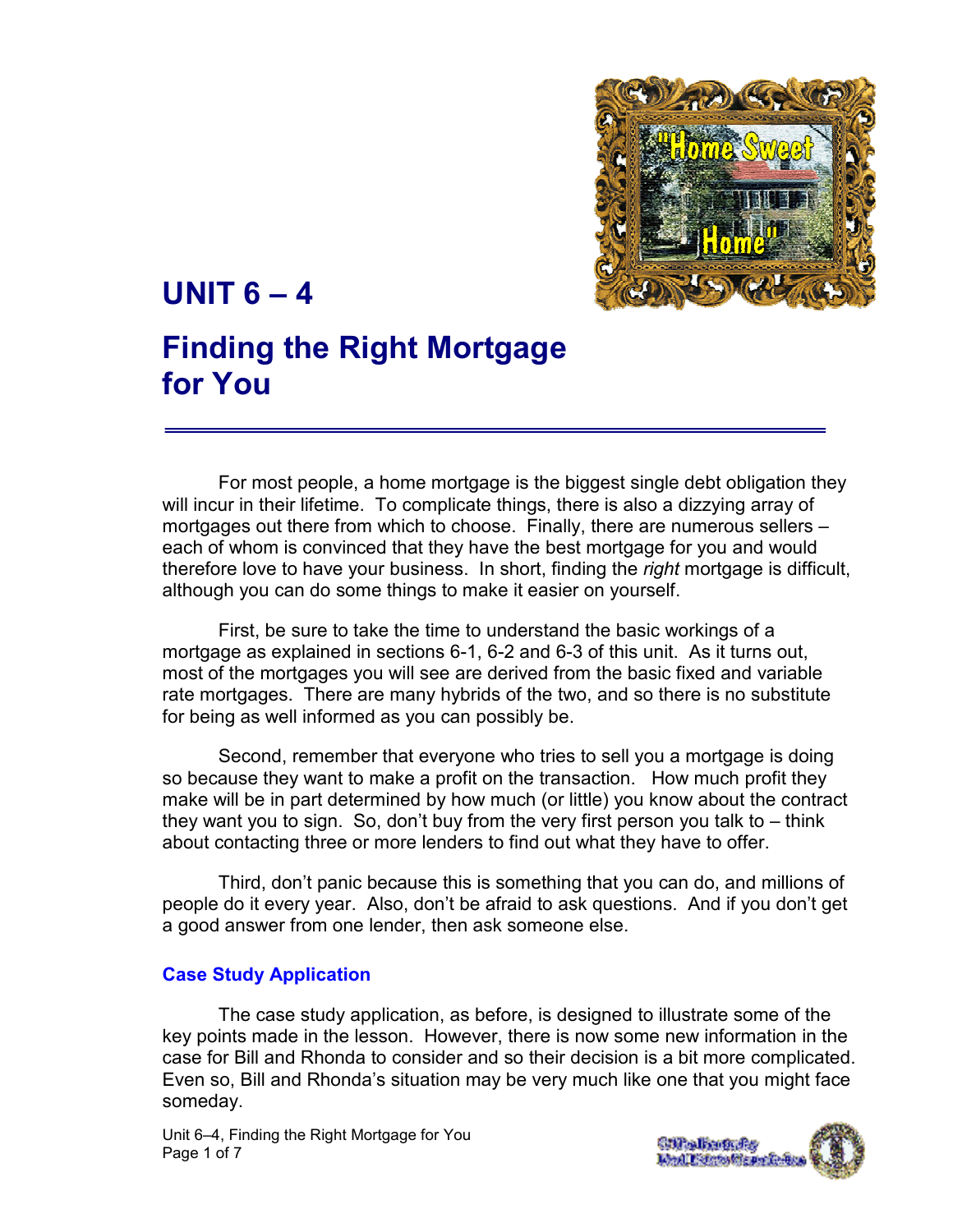# CASE STUDY: BILL AND RHONDA'S DILEMMA

ī

Bill and Rhonda have a combined income of \$86,000 and they want to buy a home that will require a modest \$140,000 mortgage. They have saved enough money for the down payment, and so their problem now is to figure out how much they will have to pay monthly, and how long they will have to make the payments.

After talking to several local lenders, Bill and Rhonda found that their best deal was an 8% fixed rate, 30-year mortgage that would result in a monthly payment of "about" \$1,050. Bill and Rhonda could actually afford to make a slightly higher monthly payment, but the lender just gave them the single approximation for the 30-year loan.

This sounds good to Bill and Rhonda, but they also saw an ad on TV that promised a 3/1, 7%, 30-year variable rate mortgage that will carry a significantly lower initial monthly payment. Each adjustment period has a 2% cap, and the mortgage carries a 6% lifetime cap. To complicate matters further, they also saw a program where an economist claimed that interest rates are likely to rise an average of 1% per year for the next four years, so they also want to take these expectations into account as well.

immediate plans to move, but his income is heavily dependent on bonuses which mortgages has turned up some variants such as two-step mortgages (sometimes called "Resets"), graduated payment mortgages (GPMs), growing-equity \_\_\_\_\_\_\_\_\_| mortgages (GEMs), interest only mortgages, and, one known as a "teaser rate" virtually all rates highs in the early 1980s in the early 1980s in the early 1980s in the early 1980s. Finally, there are a number of personal matters that are also relevant to the decision. For one, Bill and Rhonda plan to start a family shortly and they would like to have the house paid off before the oldest one goes to college. For another, Bill's job appears to be fairly secure for the next 10 years, so he has no cause his monthly cash flow to vary considerably. Third, Rhonda's research on

Bill and Rhonda still expect to hear from a loan officer in a few days, so they now want to make some final plans with regard to the type of mortgage that would be best for them.

#### Risk Aversion – Variable Monthly Payments?

As we saw in Figure 6-7 in the previous lesson, interest rates generally rose from the early-1960s until the early 1980s and then declined after that. In fact, mortgage interest rates hit historic 40-year lows in 2003-04, so it is highly likely that rates will start going up again in 2005 or after.

If anything, the historic pattern of interest rates suggests that fixed rate mortgages would be a safe bet in mid-2005 because the future monthly payments on ARMs are more likely to go up than down. The future is not always clear, of

Unit 6–4, Finding the Right Mortgage for You Page 2 of 7

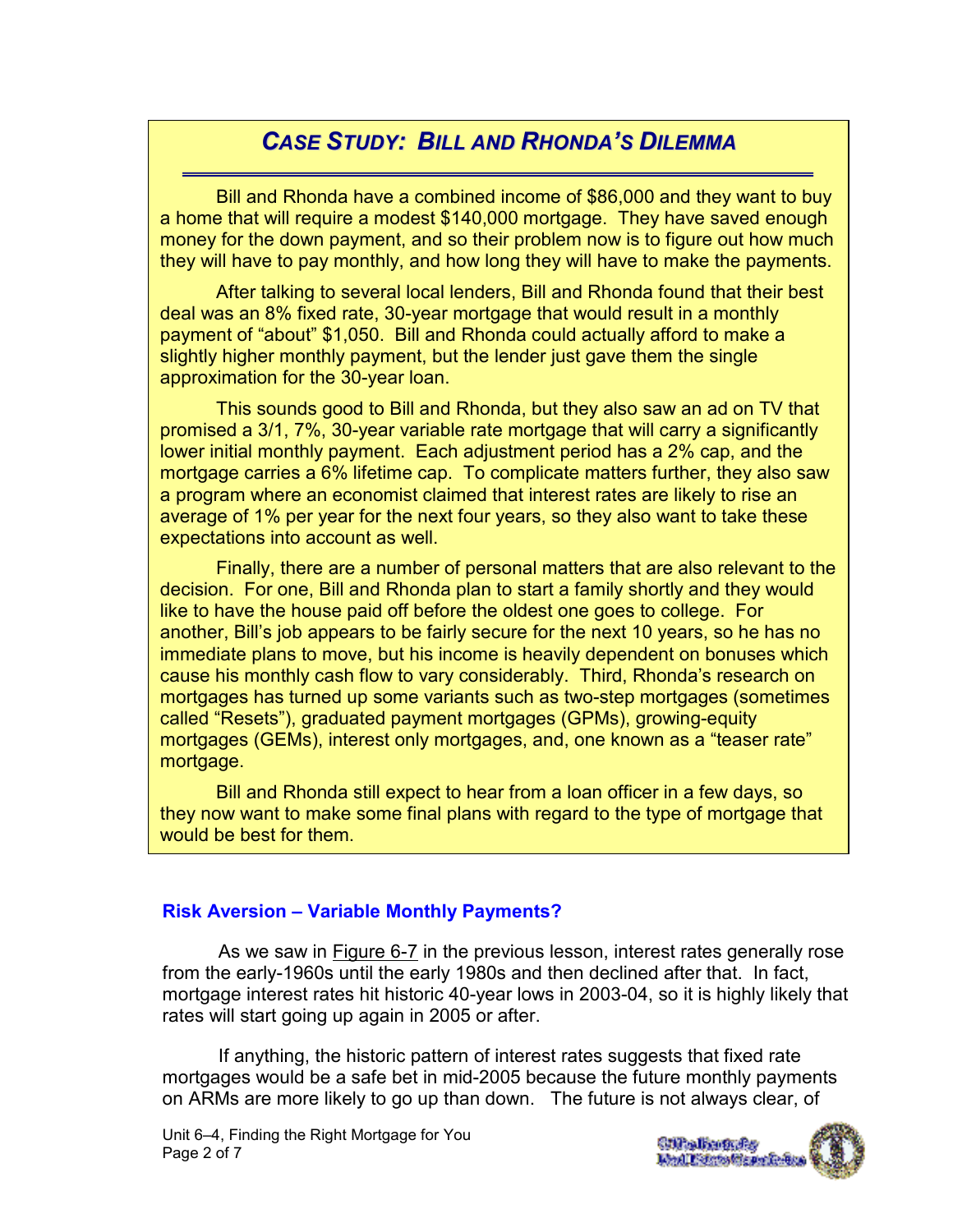course, so you will have to decide if you want to run the risk of having the monthly payment change one or more times over the life of the mortgage. If you don't like this uncertainty, then the fixed rate mortgage may better suit your needs.

On the other hand, most ARMs or their variants (discussed below), start off with a lower initial interest rate, so you might prefer to take a chance that the lower initial rate will more than offset a rise in interest rates.

We can't answer this question for you; all we can do is to encourage you to take your aversion (or lack of) to risk into consideration as you make your final decision.

• With regard to the case study, if Bill and Rhonda were adverse to risk, and if they expected interest rates to rise between 2005 and 2010, then which mortgage (fixed or variable) would they prefer?

#### Debt Aversion and Future Cash Flows

Some people simply don't like to be in debt to anyone, and so they may want to pay off the mortgage as soon as possible. Other people might be planning to retire in 15 years, and even others might have young children who will be going to college in another 15-20 years. All of these things could have an impact on the duration of the mortgage.

For example, someone who plans to retire in 15 years would be well advised to turn down a 30-year mortgage, especially if they won't have much income after they retire. As for the family with young children and future college expenses, they may want to take out a 15- or 20-year mortgage so that they can get one big expense out of the way before another one occurs.

 If any of these things applies to you, then you might want to give some thought to the duration of the mortgage. If this is the case, we strongly urge you to create a table such as that in Figure 6-3 in Unit 6-1 so that you can better evaluate your alternatives. A shorter mortgage does come with a larger monthly payment, but if you can afford it, you will also pay less interest to the bank in the long run.

- Do any of the situations in this section pertain to Bill and Rhonda? If so, what are they?
- Based on the information given, and assuming that they could afford the monthly payment, what duration would be best for Bill and Rhonda?

## Tax Consequences (Again) of a Mortgage

 In Unit 6-1, we saw that there were some important tax consequences of having a mortgage. For example, someone in the highest tax bracket would save \$0.35 in taxes for every \$1 of mortgage interest paid. On the other hand, someone

Unit 6–4, Finding the Right Mortgage for You Page 3 of 7

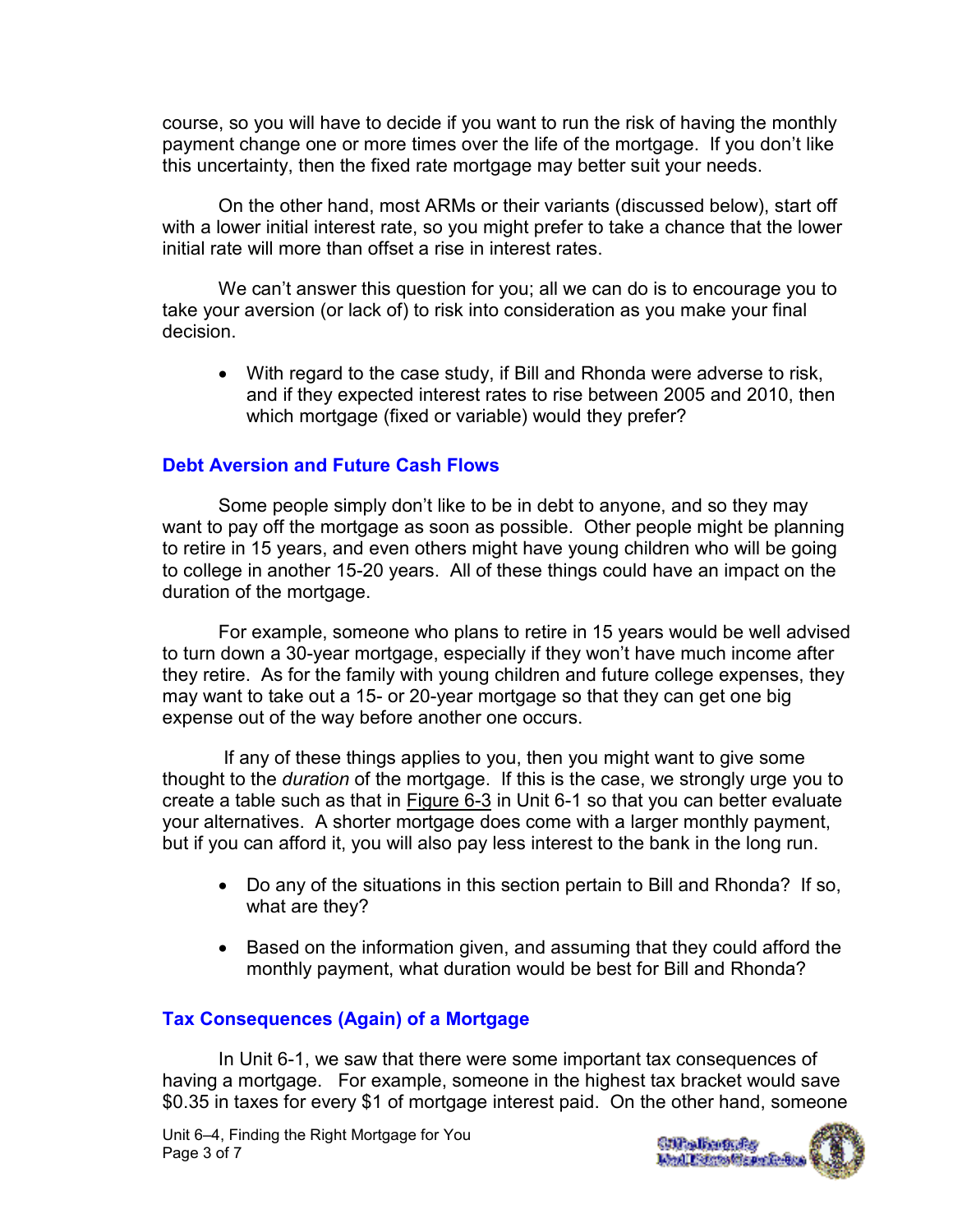in the 15 percent tax bracket (approximately \$60,000 and under), only saves \$0.15 in taxes for every \$1 of interest paid. So, don't think that getting a big mortgage automatically entitles you to recoup large tax savings because the savings are also dependent on income levels.

 Instead, ask yourself how much you can afford to pay and plan accordingly. More than likely you have enough other surprises such as unforeseen medical expenses, car repairs, and temporary job losses to go along with your regular monthly credit card and car payments.

#### Other Mortgage Hybrids

More than likely you'll be faced with many variants such as two-step mortgages (or "resets"), graduated payment mortgages (GPMs), and growingequity mortgages (GEMs), interest-only mortgages and, finally, "teaser rates." Fortunately we've already explored the basics, so these new variants actually give you a bit more choice.

Resets or two-step mortgages: The reset is a mortgage that adjusts the interest rate (and hence the payment) once during the life of a mortgage. For example, 5/25 or 7/23 resets are 30-year mortgages that adjust the interest rate and the monthly payment just once. In the case of the 5/25, the initial rate is fixed for 5 years and then reset once for the remaining 25. Likewise, the 7/23 keeps the initial rate for 7 years, and then resets it once for the remaining 23 years of the mortgage.

Whether or not these resets are best for your depends on the level of interest rates over the next 30 years. If rates are likely to by higher in 5 or 7 years than they are now, then the new monthly payment will be higher for the remainder of the mortgage. Even the most farsighted economist can't see that far into the future, so the resets are not necessarily for those who are adverse to risk.

Graduated payment mortgages: The graduated payment mortgage (GPM) usually has a low initial payment during the early years of the mortgage, but the payments then rise gradually after that and then level off for the remainder of the loan. This might be helpful for a new couple who are just starting out and cannot otherwise afford the normal monthly payment on an ARM or a fixed-rate mortgage.

However, the GPM is not without risk. The entire schedule of payments may be known at the outset, which takes some of the uncertainty out of the mortgage, but the couple will also have to have better paying jobs in the future if they are to meet the higher future payments. Whether or not they will be actually able to do so is always unknown today.

Growing equity mortgages: Growing equity mortgages (GEMs) are designed for borrowers who want to pay of the loan off early by having the equity in the loan grow as fast as possible. So, rather than make a standard \$665.30

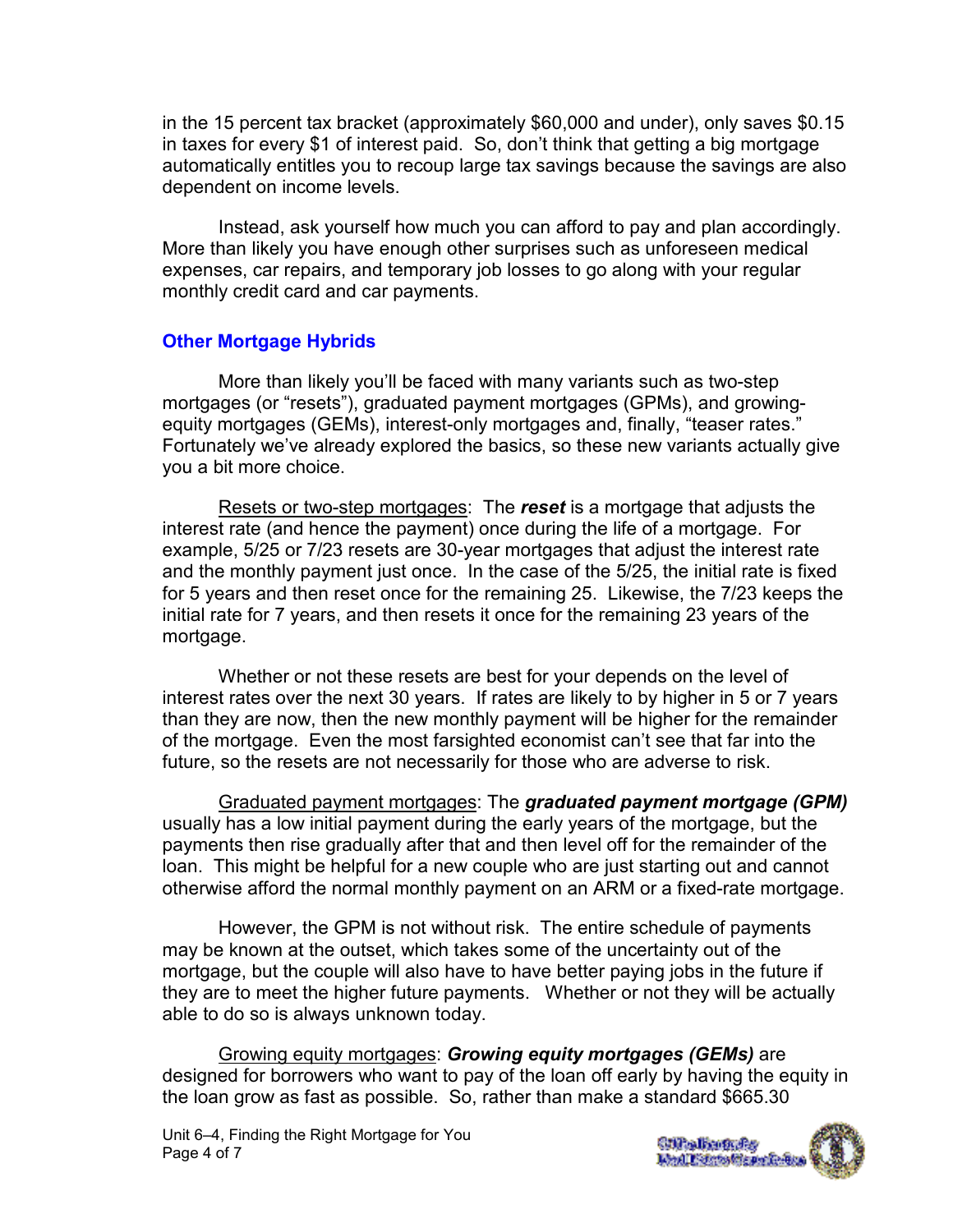payment for 30 years on a 7%, \$100,000 fixed rate mortgage, they may opt to make additional monthly payments that will further reduce the principle. For example, if they wanted to pay off the loan in exactly 20 years they would make monthly payments of  $$775.30.<sup>1</sup>$ 

The extra \$110 payment every month will reduce the principal exactly the same way that a single extra payment (see page 5 of Unit 6-2) shortens the duration of the mortgage. The only difference here is that the extra principal payment is made every month until the mortgage is paid off.

The GEM is ideal for people who either don't like debt and want to get it paid off as soon as possible, or for those who want to get the mortgage paid off before another expense like college tuition comes along.

Interest Only Mortgages: The typical loan in this category has an initial period of about 5 years when the monthly payment only covers the interest on the loan. After the initial period, the payment increases so that the principal can eventually be paid off. So, initial payments are somewhat less, but you really don't make any progress reducing the principal until the payment increases.

Once the initial interest only period is over, the loan can switch over to either a fixed or an adjustable rate mortgage, so be sure to ask to find out for sure.

Teaser Rates: A teaser rate is an unrealistically low introductory rate that, like many introductory credit card offers, requires you to pay almost no interest for the first five or six months of the mortgage. Some teaser rates actually approach 0% as a way to attract borrowers. Because the initial payments do not even cover interest on the mortgage, you will owe more in 6 months than you initially borrowed (this is because the unpaid interest expense is added back to the principal). Payments go up sharply after the initial period though, so be sure to get a clear explanation of how high they go and how they are adjusted.

- Do you think that any of these mortgage hybrids would appeal to Bill and Rhonda? Why or why not?
- Which type of loan do you feel would be the least acceptable for Bill and Rhonda? Explain your decision.

## Putting It All Together

 Obviously no one answer fits all cases, but we can show you how to think about a problem like picking the right mortgage. To do so, we return to the PACED decision making model first introduced in Unit Z-x on page ZZ.



<sup>&</sup>lt;sup>1</sup> Simply use the mortgage calculator to find the payment on a \$100,000, 7%, 20-year mortgage.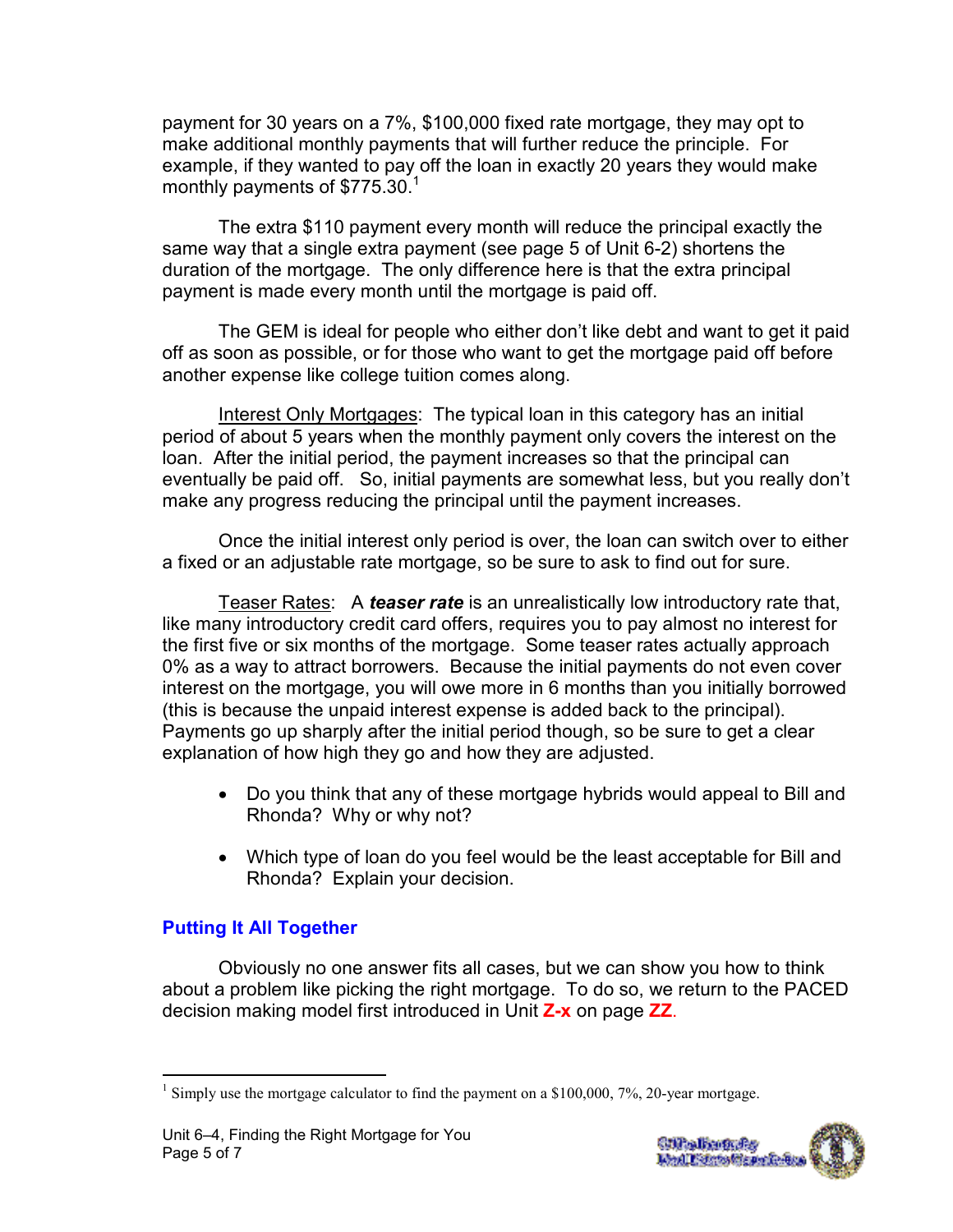As we have already seen, the PACED model can be used to analyze any problem such as picking the right duration or choosing between a fixed, variable, reset, GPM or GEM. Simply put down as many criteria as are important to you, and list as many alternatives as you can. Once you evaluate the matrix, you will have a cleared idea of what to do.

 Finally, save your work and go over it later. More than likely you will think of other criteria that you would like to add to your list to make sure your decision is as sound as possible.

- Create a PACED matrix to help Bill and Rhonda evaluate the problem of the best duration of the mortgage. After evaluation, what length mortgage do you think he will pick?
- Create another PACED decision making model for Bill and Rhonda to evaluate the type of mortgage they would most likely prefer. What criteria did you use and what was the result of your analysis?